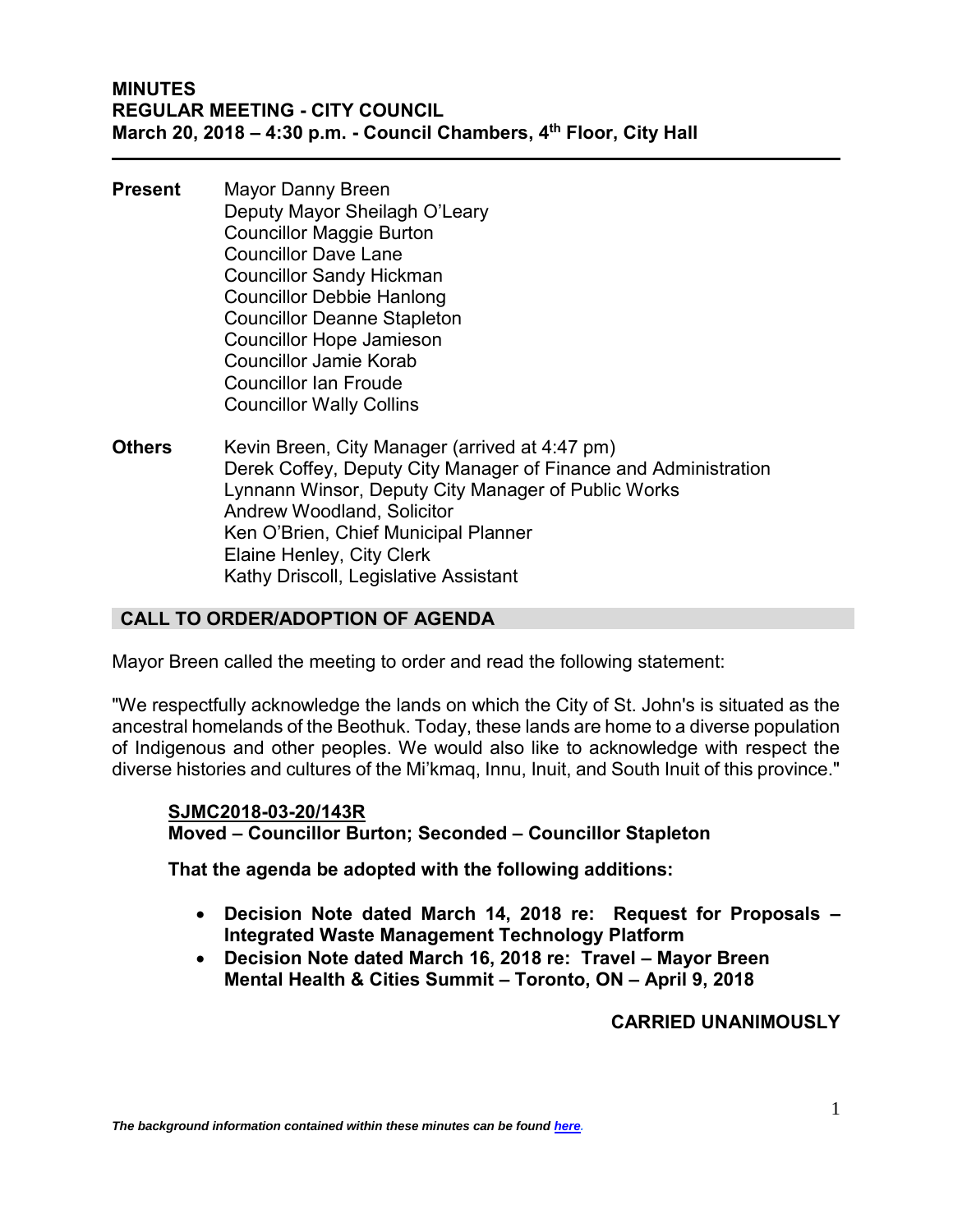### **ADOPTION OF MINUTES**

## **SJMC2018-03-20/144R Moved – Councillor Collins; Seconded – Councillor Stapleton**

**That the minutes of March 12, 2018 be adopted as presented.**

### **CARRIED UNANIMOUSLY**

## **COMMITTEE REPORTS**

### **Special Events Advisory Report – February 26, 2018**

Council considered the above noted report outlining the following events and the recommendations therein:

Event: Boston Pizza Flat Out 5k Date: April 15, 2018 Detail: Road Race

Event: Mundy Pond 5k Date: April 29, 2018 Detail: Road Race

Event: Harbour Front 10k Date: May 13, 2018 Detail: Road Race

Event: ANE Mile Date: May 27, 2018 Detail: Road Race

## **SJMC2018-03-20/145R**

**Moved – Councillor Korab; Seconded – Councillor Jamieson**

**That the above noted events and associated road closures be approved.**

### **CARRIED UNANIMOUSLY**

### **Committee of the Whole Report – March 14, 2018**

Council considered the above noted report and the recommendations therein: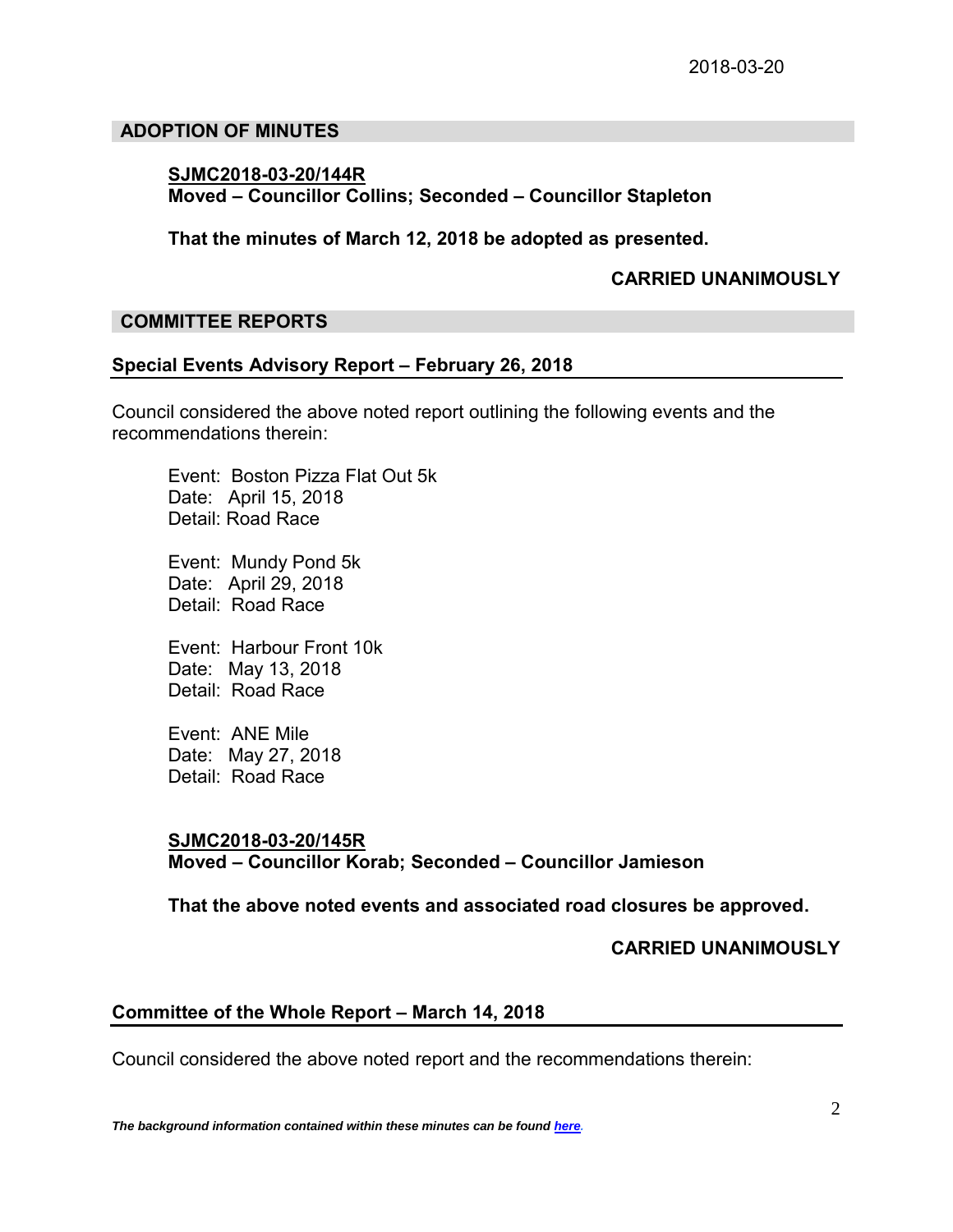**1. Decision Note dated March 7, 2018 re: Automated Garbage Collection – Individuals with Mobility Challenges**

**SJMC2018-03-20/146R Moved – Councillor Froude; Seconded – Councillor Hickman**

**That Council approve the process by which individuals with mobility limitations can apply for an exemption to use a garbage cart. This process will ensure that the automated garbage collection program will not impede on any one individual's independence**.

## **CARRIED UNANIMOUSLY**

**2. Inclusion Advisory Committee Report – January 24, 2018**

**SJMC2018-03-20/147R**

**Moved – Councillor Jamieson; Seconded – Councillor Hanlon**

**That the Inclusion Advisory Committee Report be adopted as presented in relation to the following three recommendations:**

- **1. That Taylor Stocks be appointed as Chair to the Inclusion Advisory Committee.**
- **2. That \$50,000 from the 2017 budget be allocated to the current 2018 budget to facilitate the installation of Audible Pedestrian Signals as per the following locations:**
	- o **Topsail Road @ Columbus Drive**
	- o **Prince Phillip Drive @ Westerland Road**
	- o **Kenmount Road @ Brant Drive/H3 Development**
	- o **Kelsey Drive @ Messenger Drive**
	- o **O'Leary Avenue @ Avalon Mall**
	- o **Kenmount Road @ Polina/Avalon Mall**
	- o **Kelsey Drive @ Kiwanis**
- **3. To advertise for an Indigenous/Aboriginal member to serve on the Inclusion Advisory Committee.**

## **CARRIED UNANIMOUSLY**

**3. Municipal Advisory Committee on Youth (MACY) Input**

**SJMC2018-03-20/148R**

**Moved – Councillor Burton; Seconded – Councillor Hanlon**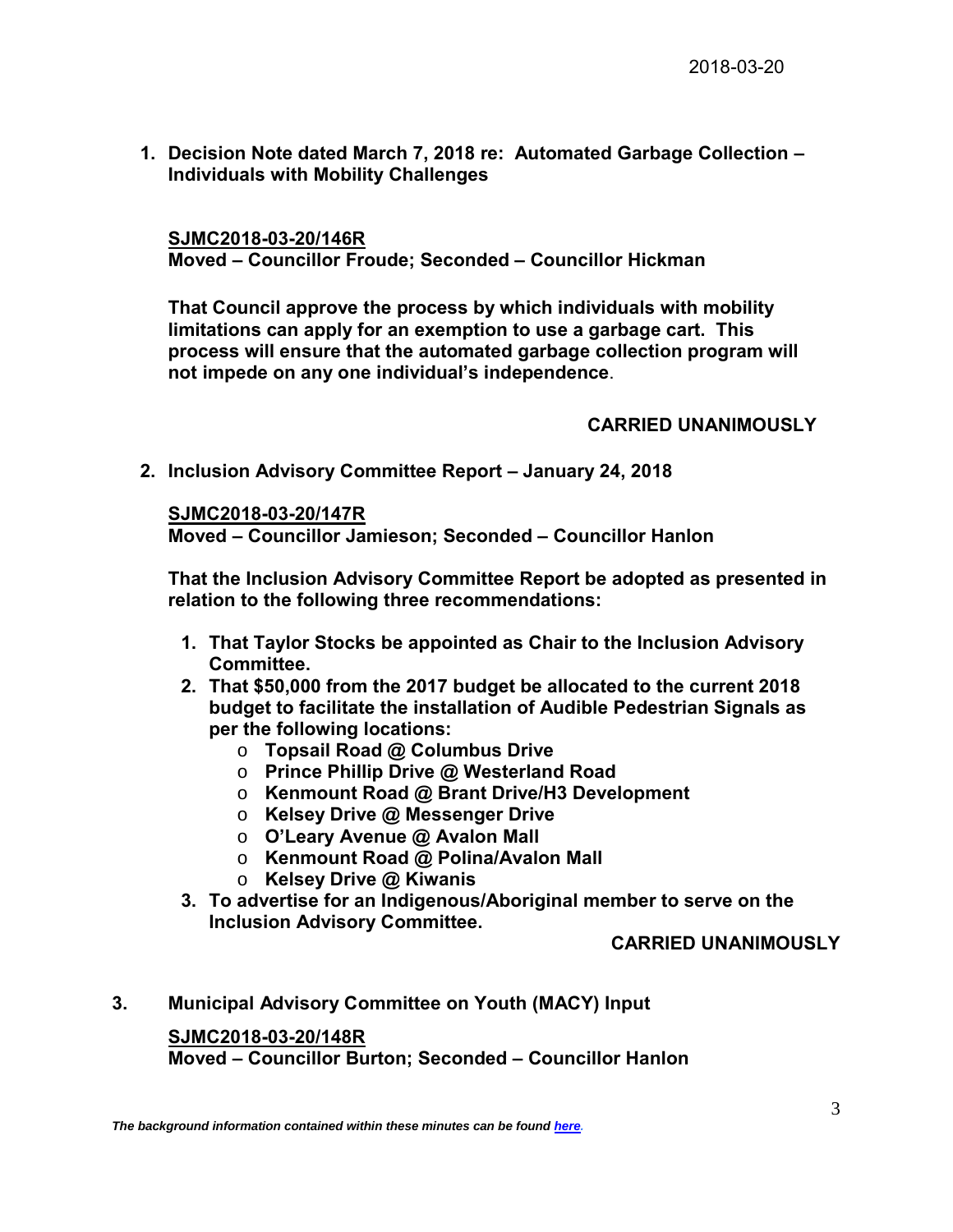**That this report be deferred and referred to a future Committee of the Whole meeting pending the return of Deputy Mayor Sheilagh O'Leary who originally brought forth the idea of having a non-elected youth member on Council. The matter will also be considered in conjunction with research information from other jurisdictions which is in the process of being gathered by staff.** 

### **CARRIED UNANIMOUSLY**

**4. Decision Note dated March 8, 2018 re: Proposed Youth Advisory Committee to Replace the Municipal Advisory Committee on Youth (MACY)**

**SJMC2018-03-20/149R Moved – Councillor Burton; Seconded – Councillor Lane**

**That Council approve the dissolution of the current Municipal Advisory Committee of Youth and establish a new Youth Advisory Committee with the revised Terms of Reference as presented with the following revision:** 

• **that** *student governing bodies* **be changed to** *postsecondary governing bodies***.**

**Further that Council approve the establishment of a Youth Leadership and Volunteer Committee and the recommendations put forward by the lead staff on ways to further engage youth, children and family.** 

**5. Decision Note dated March 2, 2018 re: Humane Services - Spaying/Neutering of Shelter Animals**

**SJMC2018-03-20/150R Moved – Councillor Korab; Seconded – Councillor Jamieson**

**That all shelter cats be spayed/neutered prior to adoption with no increase in adoption fee**.

### **CARRIED UNANIMOUSLY**

**6. Built Heritage Experts Panel Report – February 13, 2018**

**SJMC2018-03-20/151R Moved – Councillor Burton; Seconded – Councillor Froude**

**That the following recommendations of the Built Heritage Experts Panel be approved:**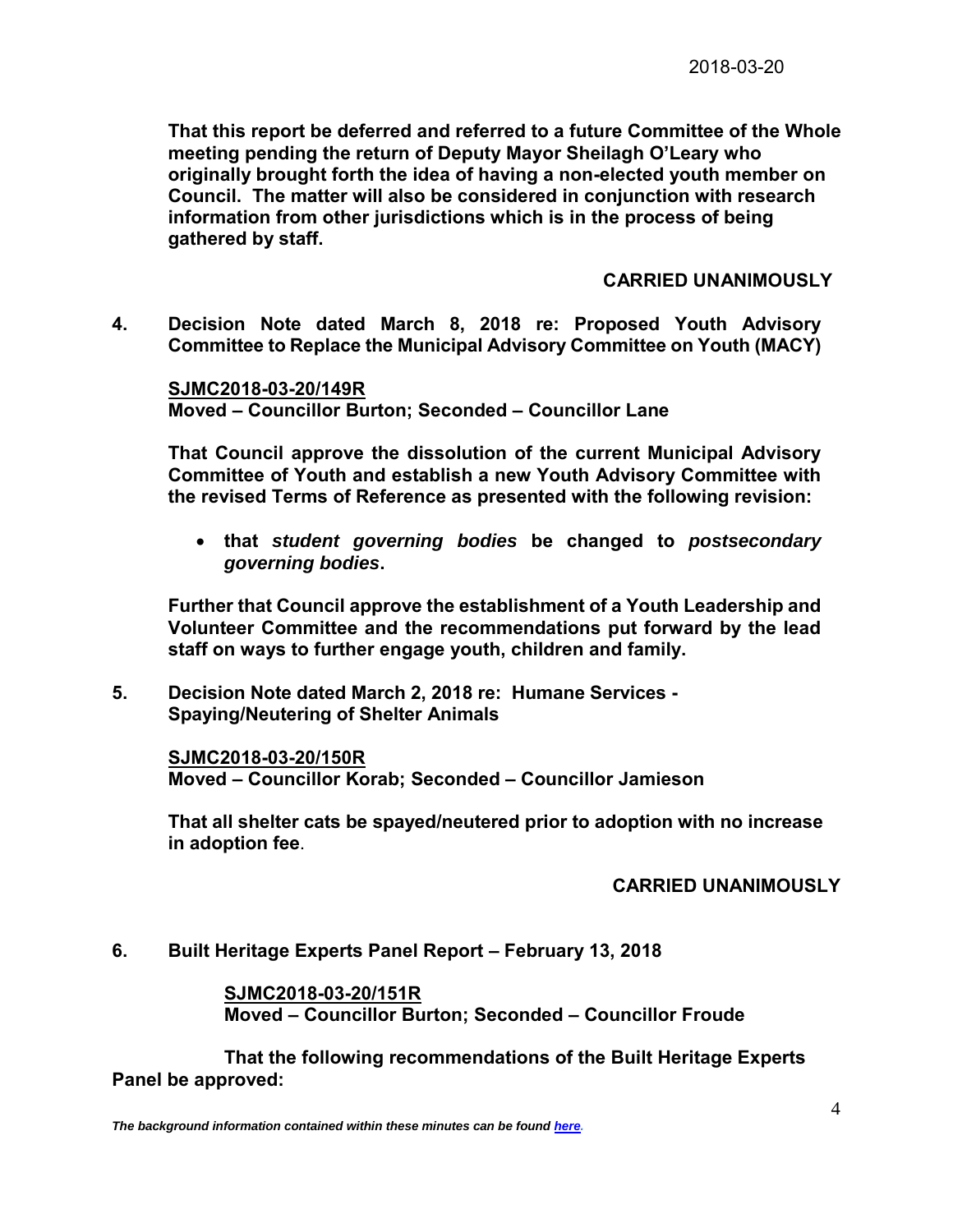**i. Decision Note dated February 1, 2018 re: 85 Military Road – Exterior Renovations associated with a Discretionary Heritage Use. That Council approve the discretionary Heritage Use for 85 Military Road as well as the design of the mixed commercial/residential** 

**property, as submitted**.

**ii. Information Note dated February 7, 2018 re: Heritage Financial Incentives Program**

**Although vinyl siding is a permitted in some Heritage Areas, given that it is not a heritage promoting feature, the Panel recommends that Council strike this clause in the eligibility criteria for the heritage financial incentives program.**

**iii. 7 Garrison Hill – John Howard Society – Heritage Designated Building – Window Replacement**

**That approval be given to replace the south windows at the John Howard Society Building, 7 Garrison Hill with a wooden window that is of the same proportion to that of the existing front bay windows.**

### **CARRIED UNANIMOUSLY**

**7. Decision Note dated February 22, 2018 re: Application to Rezone Land to the Residential Medium Density (R2) Zone for development of two Single Detached Dwellings, MPA1800001, 364 Blackhead Road**

**SJMC2018-03-20/152R Moved – Councillor Burton; Seconded – Councillor Collins**

**That Council approve the rezoning application for 364 Blackhead Road from the Industrial General (IG) and Open Space Reserve (OR) Zones to the Residential Medium Density (R2) Zone to allow the development of two Single Detached Dwellings. In this regard, the amendments will be advertised for public review and comment. Following public consultation, the application will be referred to a regular meeting of Council for consideration. Subsequently, Council will have to ask the Minister of Municipal Affairs and Environment to consider a Regional Plan amendment, followed by regional consultation and a public hearing chaired by an independent commissioner. Staff would co- ordinate with Municipal Affairs to appoint the same person for the Regional Plan hearing and the**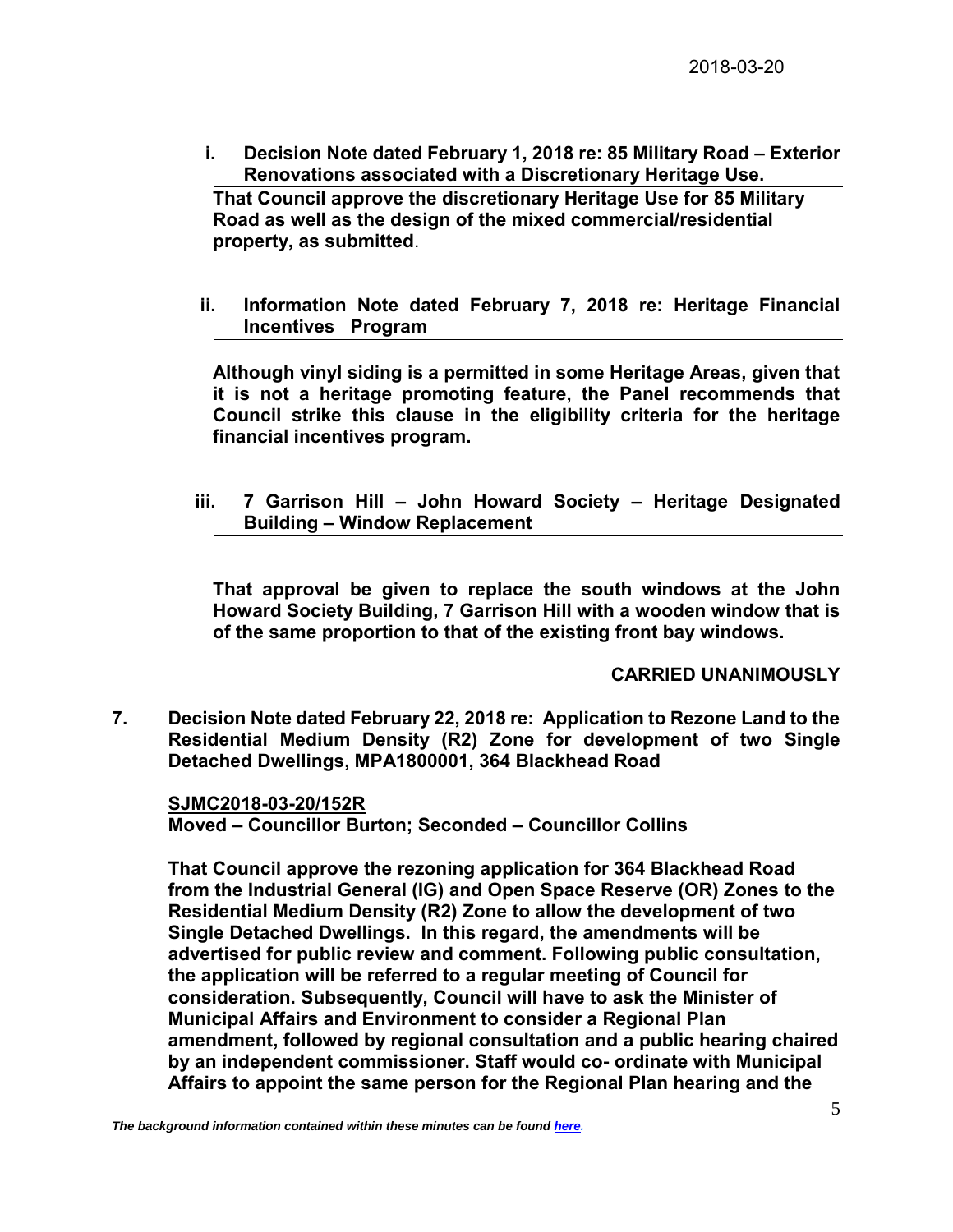**City's hearing.**

# **CARRIED UNANIMOUSLY**

**8. Decision Note dated March 7, 2018 re: Proposed vehicle Impound Parking Lot and Building, DEV1700187,10 George's Pond Place**

**SJMC2018-03-20/153R Moved – Councillor Burton; Seconded – Councillor Hickman**

**That Council reject the proposed development of the vehicle impound lot and building, as it conflicts with the Kenmount Concept Plan for Lands Above 190 metres.**

**CARRIED UNANIMOUSLY**

**9. Decision Note dated March 7, 2018 re: 200 Military Road, The Basilica Cathedral of St. John's the Baptist – Window Stabilization**

**SJMC2018-03-20/154R Moved – Councillor Burton; Seconded – Councillor Jamieson**

**That Council approve the window stabilization to the Basilica Cathedral of St. John the Baptist as submitted.**

## **CARRIED UNANIMOUSLY**

### **DEVELOPMENT PERMITS LIST**

Council considered as information, the above noted for the period of March 8, 2018 to March 14, 2018.

### **BUILDING PERMITS LIST**

Council considered, for approval, the above noted for the period of March 8, 2018 to March 14, 2018.

### **SJMC2018-03-20/155R**

**Moved – Councillor Stapleton; Seconded – Councillor Hanlon**

**That the building permits list dated March 8, 2018 to March 14, 2018 be adopted as presented.**

### **CARRIED UNANIMOUSLY**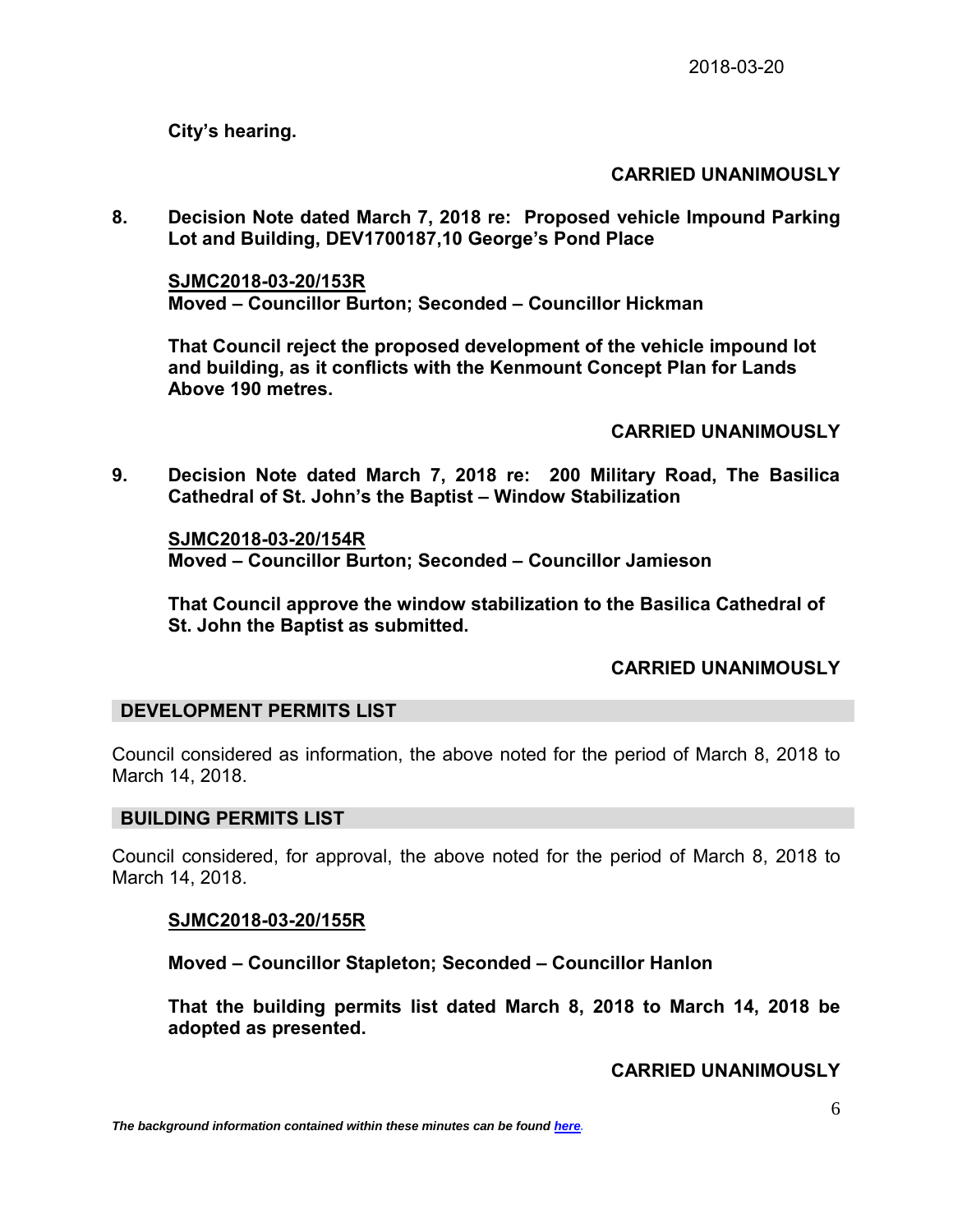## **REQUISITIONS, PAYROLLS AND ACCOUNTS**

Council considered the requisitions, payrolls and accounts for the week ending March 14, 2018.

### **SJMC2018-03-20/156R Moved – Councillor Stapleton; Seconded – Councillor Hanlon**

**That the requisitions, payrolls and accounts for the week ending March 14, 2018 in the amount of \$3,089,808.75 be approved as presented.**

## **CARRIED UNANIMOUSLY**

## **TENDERS/RFPS**

## **Council Approval – Tender 20018025 SJRFD Fire Hoses**

Council considered the above noted.

 **SJMC2018-03-20/157R Moved – Councillor Hickman; Seconded – Councillor Froude**

**That the tender be awarded to the lowest and the only bidder meeting all specifications for the SJRFD Fire Hoses, in the amount of \$18,402.30, as per the Public Tendering Act.** 

**This contract is for a two (2) year period with the option to extend for an additional two (2) one (1) year periods. Taxes (HST) included.** 

## **CARRIED UNANIMOUSLY**

### **Council Approval – Tender 2018041 Ravo Sweeper Parts**

Council considered the above noted.

## **SJMC2018-03-20/158R**

**Moved – Councillor Froude; Seconded – Councillor Lane** 

**That the tender be awarded to the lowest bidder meeting all specifications for Ravo Sweeper Parts, Cubex Ltd., in the amount of \$19,713.31, as per the Public Tendering Act.**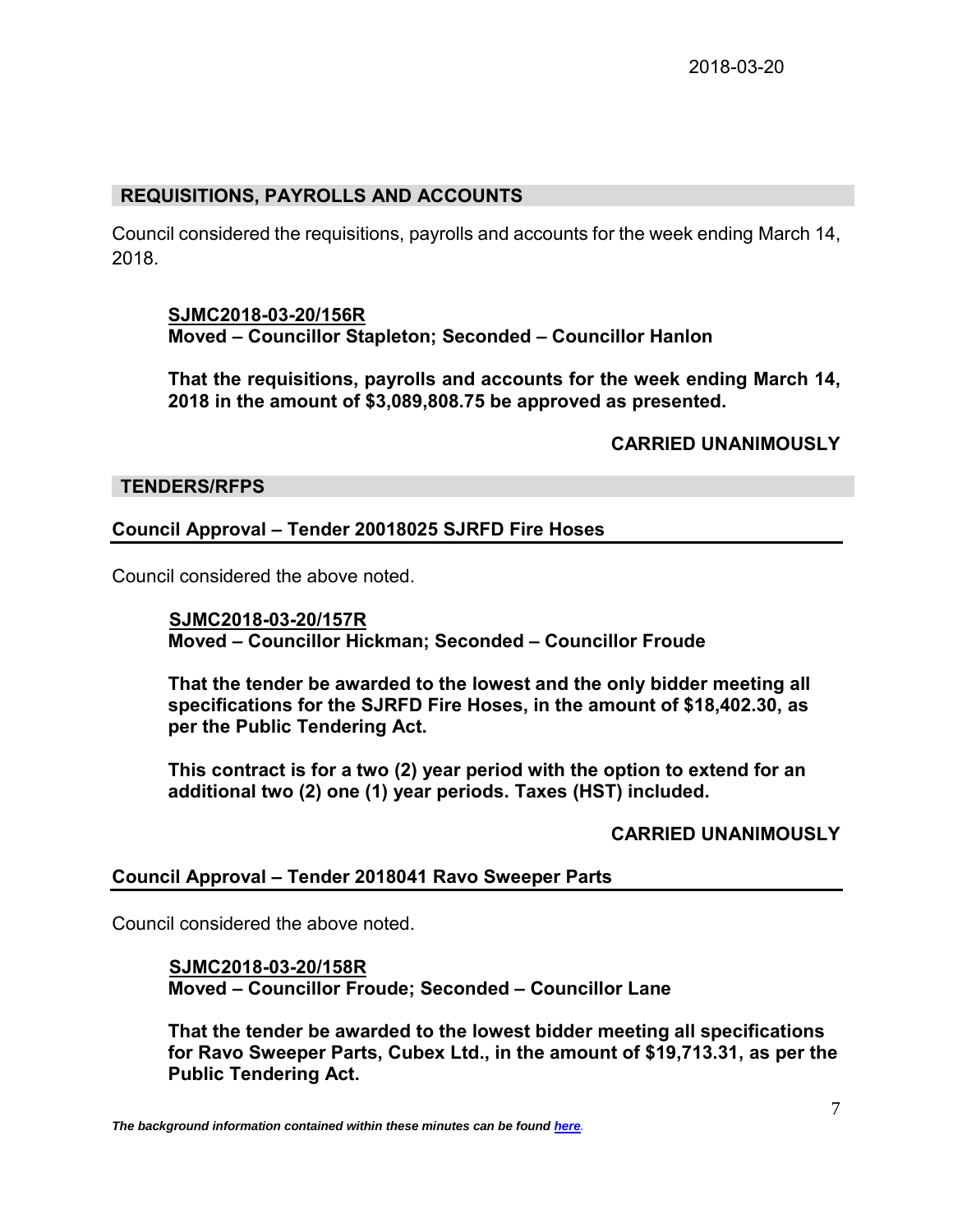## **This contract is for an eleven-month period with the option to extend for two additional one-year periods. Taxes (HST) extra to quoted price.**

### **CARRIED UNANIMOUSLY**

## **Decision Note – Request for Proposals – Integrated Waste Management Technology Platform**

Council considered the above noted.

 **SJMC2018-03-20/159R Moved – Councillor Froude; Seconded – Councillor Stapleton**

**That this work be awarded to the proponent who scored the highest rating, Fleetmind Seon Solutions Ltd. in the amount of \$314,844.54 (HST Included).**

**CARRIED UNANIMOUSLY**

### **OTHER BUSINESS**

**Decision Note dated March 15, 2018 re: Expropriation portion of land at rear of 251 Blackmarsh Road**

Council addressed the above noted.

### **SJMC2018-03-20/160R Moved – Councillor Korab; Seconded – Councillor Burton**

**That Council agree to declare and designate the area as indicated on the attached schedule as a Development Area. As a condition, the Developer will pay twice the value of the parcel to the City to be held for a period to cover any claims made for compensation.**

**Council further agreed to approve the expropriation of the portion of land which is described in the attached Notice of Expropriation.**

**Furthermore, Council approved expropriation of land on the corner of Blackmarsh Road and Columbus Drive with the condition that the Developer will pay twice the value of the parcel to the City to be held for a period of time to cover any claims made for compensation. Finalizing the above would be subject to a purchase price of \$10 a square foot, or a mutually agreed upon value between the City and the Developer.**